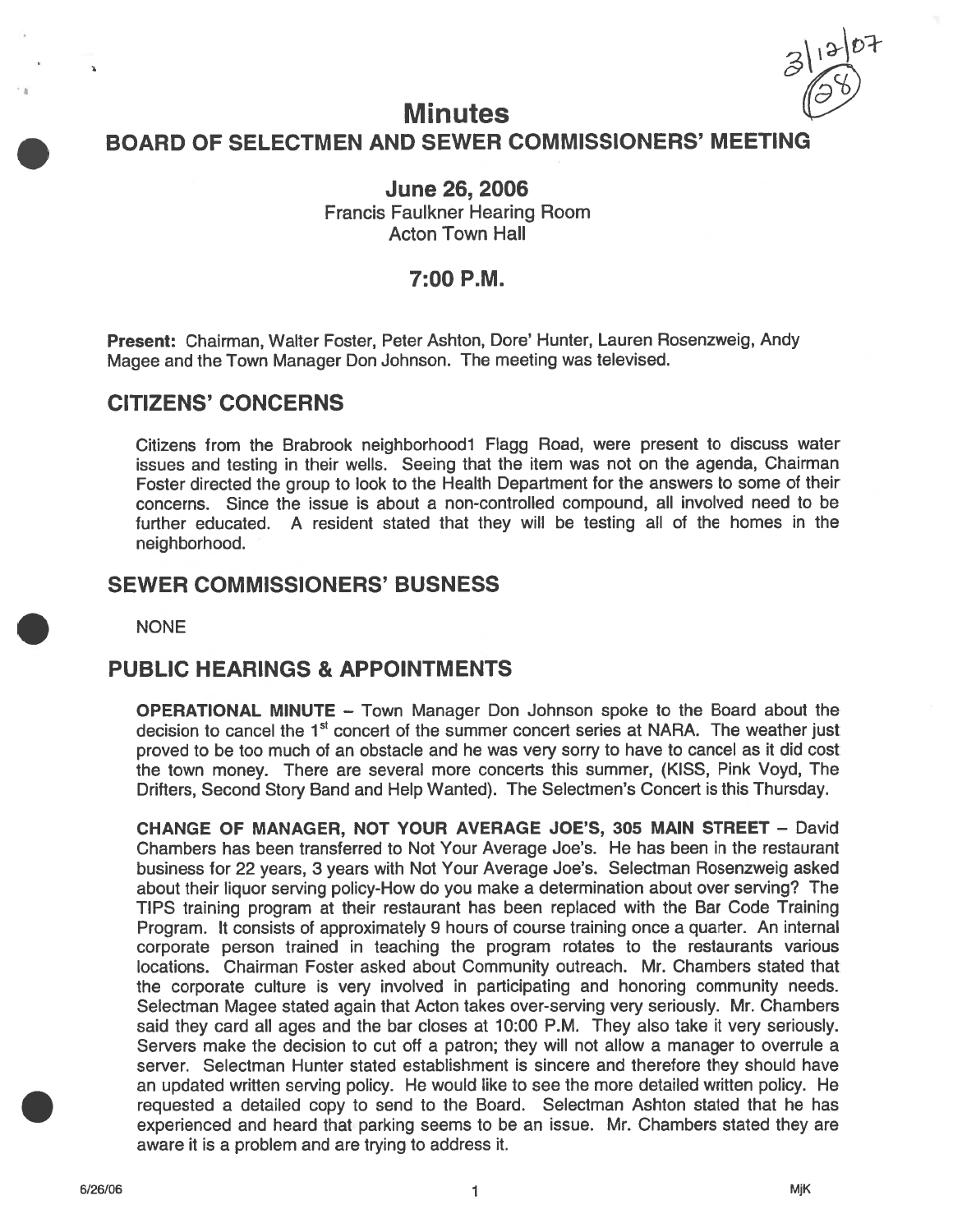Selectman Ashton moved to approve and Selectman Foster seconded. It was repeated that the Board does want <sup>a</sup> updated copy of the current Bar Code Training Policy. The vote was unanimous with conditions of presenting an updated liquor service policy.

SPECIAL PERMIT/SITE PLAN SPECIAL PERMIT # 11/78/98-366 PHASE II, ROBBINS BROOK SENIOR LIVING COMMUNITY, 906 MAIN STREET – Selectman Foster read the public announcement. George Dimakarakos, from Stamski and McNary, Inc., propose<sup>d</sup> final <sup>p</sup>lans for Phase Ill, adding <sup>9</sup> units (85 townhouses). The <sup>9</sup> units being considered tonight are par<sup>t</sup> of the original <sup>p</sup>lan. The proposa<sup>l</sup> calls for an additional affordable unit not required. Mr. Vazza has also offered <sup>a</sup> contribution to NARA or fund of the town's choosing of \$2500. All departments have reviewed and commented on the proposal. Selectman Ashton asked if the Water District had been involved in finding solutions to some of the residents concerns. They incorporated suggestions from the Water District such as relocating <sup>a</sup> 16 x <sup>8</sup> tapping sleeve and taking out 2-90 degree bends in the water main. Odor complaints are still coming in. Dan Lipscoff stated <sup>a</sup> carbon absorbent scrubbing unit is being used and a new one will be added. They have researched the problem. Continuing Care uses White Water for their treatment needs and the developer works with White Water and the Board of Health, It is <sup>a</sup> wastewater treatment plant and there will be odors, but the developer will develop ways to limit the odors. Selectman Hunter asked if fair notice, due to noise of shooting from Gun Club, is given to perspective buyers. There is <sup>a</sup> disclosure to any buyer on one side of the development near the Gun Club. Selectman Magee questioned when the total of the design is finished what will be the average flow? Currently it is at 60% build out now with 1 treatment field. It is running under capacity now because the 2<sup>nd</sup> treatment field is not in use. When water tests are complete and accepted they will open the second treatment plant. (Standard orders of conditions from conservation were required.) Selectman Ashton discussed sidewalks. Selectman Rosenzweig was concerned how the sidewalks were going to be constructed. Sidewalks met the Transportation Advisory Committee's (TAC) approval and will match Main St. sidewalks. TAC was pleased with the attention to detail on the sidewalks. Selectman Foster asked that the Board of Health continue to monitor the on-site wastewater treatment plant. A pro-active step is to backwash 3:00-4:00 am, backwash is another cause of the order. Clarification was provided on the leaching fields; there are 2 separate fields, DEP requirements have them alternating. A copy of the "as built" is in the control building with White Water.. .They will provide updated detailed plans for the residents to work from. A Kingsdale Drive resident had a problem with the odor from the septic system and expressed concerns last year and met with the developer. He did not feel it was as bad this year. Elder citizens look to the town for protection. Robbins Brook residents, do they need to absorb an additional \$25K for scrubbers. Residents are saying it was undersized. Residents want to know if they pu<sup>t</sup> in a larger scrubber, who will pay? The developer stated they would pay the costs. A resident of Main Street is downwind and did suffer constant odor. Lately, it has been good but will the odor return? He would like to see the odor monitored and if it comes back immediate action can be taken. The Town Manager requested that residents call the Board of Health (BOH). Residents say they were discouraged about non-response from BOH. Selectman Hunter asked at the very least residents should keep <sup>a</sup> log. Chairman Foster asked the developer to work much closer with the association and the variety of complaints. They do not show sensitivity to the problems. June Barnes needs <sup>a</sup> copy of the final plans as installed. The current developer did not install irrigation and doesn't have plans. Landscape irrigation system has no plans and street lights have no plans. Questions concerning working street lights were answered. Current maintenance had turned off the lights to move <sup>a</sup> street light and when they turned lights back on they were 12 hours off. The lights were working they just needed to be reset. They are now reset correctly. Selectman Hunter said <sup>a</sup> lot of these complaints do not really apply to additional units. Selectman Ashton moved to close the hearing. Selectman Magee was concerned and wanted <sup>a</sup> continuance until the problems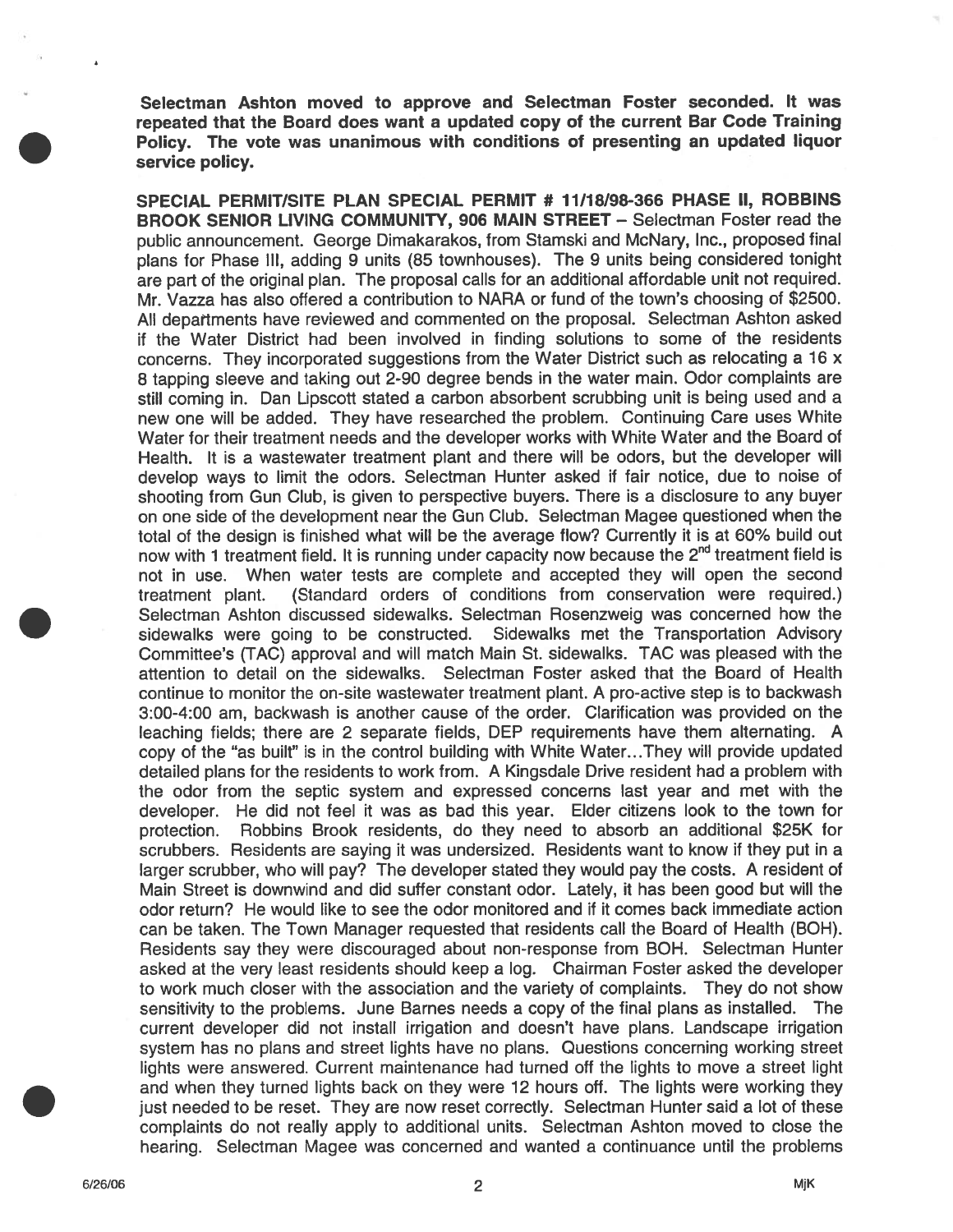were addressed. Mr. Dimakarakos stated that the Board of Health still has <sup>a</sup> hearing in which it can impose conditions additionally; the Health, Engineering and Building Department have <sup>a</sup> list of requirements before an occupancy permit will be presented.

A vote was taken. <sup>4</sup> in favor of taking the application under advisement and to work more carefully with the residents, White Water and Board of Health - <sup>1</sup> Opposed, Selectman Magee.

ISSUING AUTHORITY REPORT (IAR), CABLE TELEVISION LICENSE PROCESS, **VERIZON OF NEW ENGLAND, INC. –** Frits Riep presented a draft of the proposed Issuing Authority Report. Staff and Selectmen comments have been incorporated. The Cable Advisory Committee (CAC) would like it approve<sup>d</sup> to send to Verizon. Verizon will have <sup>30</sup> days to respond. The Public Hearing could then be scheduled for the Board's regularly scheduled meeting on Aug. 14. Selectman Foster stated he would approve and send. Selectman Magee noted language that is weak in 2 sections. Mr. Riep stated that all is covered by the level <sup>p</sup>laying field and provisions of the Comcast Agreement. John Covert will adapt minor language changes into the document tonight. Selectman Rosenzweig wanted very clear language that underground is understood, no above groun<sup>d</sup> service poles. Chairman Foster moved to approve the draft with amendments to be <sup>g</sup>iven from John Covert- Selectman Magee seconds - all agree.

CLASS II DEALER'S LICENSE, WAY AUTO SALES, 188 MAIN STREET – Mr. Moreir of Way Auto Sales presented his plan for parking and passed around pictures. Selectman<br>Bosenzweig asked how many cars the license allows. The limit is 6. Selectman Rosenzweig asked how many cars the license allows. The limit is 6. Rosenzweig stated her concern is environmental. She additionally asked if there are any <sup>p</sup>lanned improvements on the property. Mr. Moreir stated he would like to make improvements with paint and landscaping.

Selectman Magee read the Building Department's questions regarding parking of on-site construction vehicles. There is <sup>a</sup> loam pile that will be moved shortly. Twenty two years ago there was <sup>a</sup> tank problem. It was removed and is clean. DEP had the case closed out. Selectman Ashton requested a check of the taxes to determine if they are current Chairman Foster wants to see that the property is in proper use. (Repairs go to Acton Gas, do not sit in the lot). These following conditions need to be fulfilled (1) Need proof of Septic system being pumped, (2) <sup>6</sup> cars limit and (3) no storage of stockpiles or construction vehicles.

Selectman Hunter moved to gran<sup>t</sup> approval as long as above conditions are met, Selectman Magee seconds. All voted in favor with conditions.

SEWER EXTENSION REQUEST, SYLVIA STREET - Paul Gaboury presented his request to extend the sewer to Sylvia Street. It is the  $3<sup>rd</sup>$  request from Mr. Gaboury made since 2003 and in each case all neighbors signed in agreement. In May of 2003, Town of Acton was notified of Maynard's Zone 2. This severely limited South Acton resident's development choices. Selectman Aston asked if there were any staff comments concerning Maynard's Zone II. The Town Manager stated there were none that he knew about. Selectman Hunter asked if staff could find the notification and make comments. Maynard wells are <sup>2000</sup> ft from Sylvia St. Bedrock wells were pu<sup>t</sup> in strictly as backup. Selectman Rosenzweig would like staff to note that Sylvia Street has been working on this proposal since 2004. She would like comments to ge<sup>t</sup> to MA Environmental Policy Act (MEPA) quickly and the Town Manager suggests getting input from staff. Selectman Foster requests staff input for priority needs area in the Sylvia Street neighborhood. Information is needed on this neighborhood to find out how many bedrooms exist. Could Paul Gaboury provide this information to the Board. Terra Freidrichs stated MEPA says town has control over making changes. Selectman Rosenzweig emphasized MEPA needs to be <sup>g</sup>iven the updates as the <sup>p</sup>lan changes. Charles Kadlec asked if the Environmental Notification Form (ENF) has actually been filed. The <sup>p</sup>lan was filed June 30, 2006, setting into motion certain time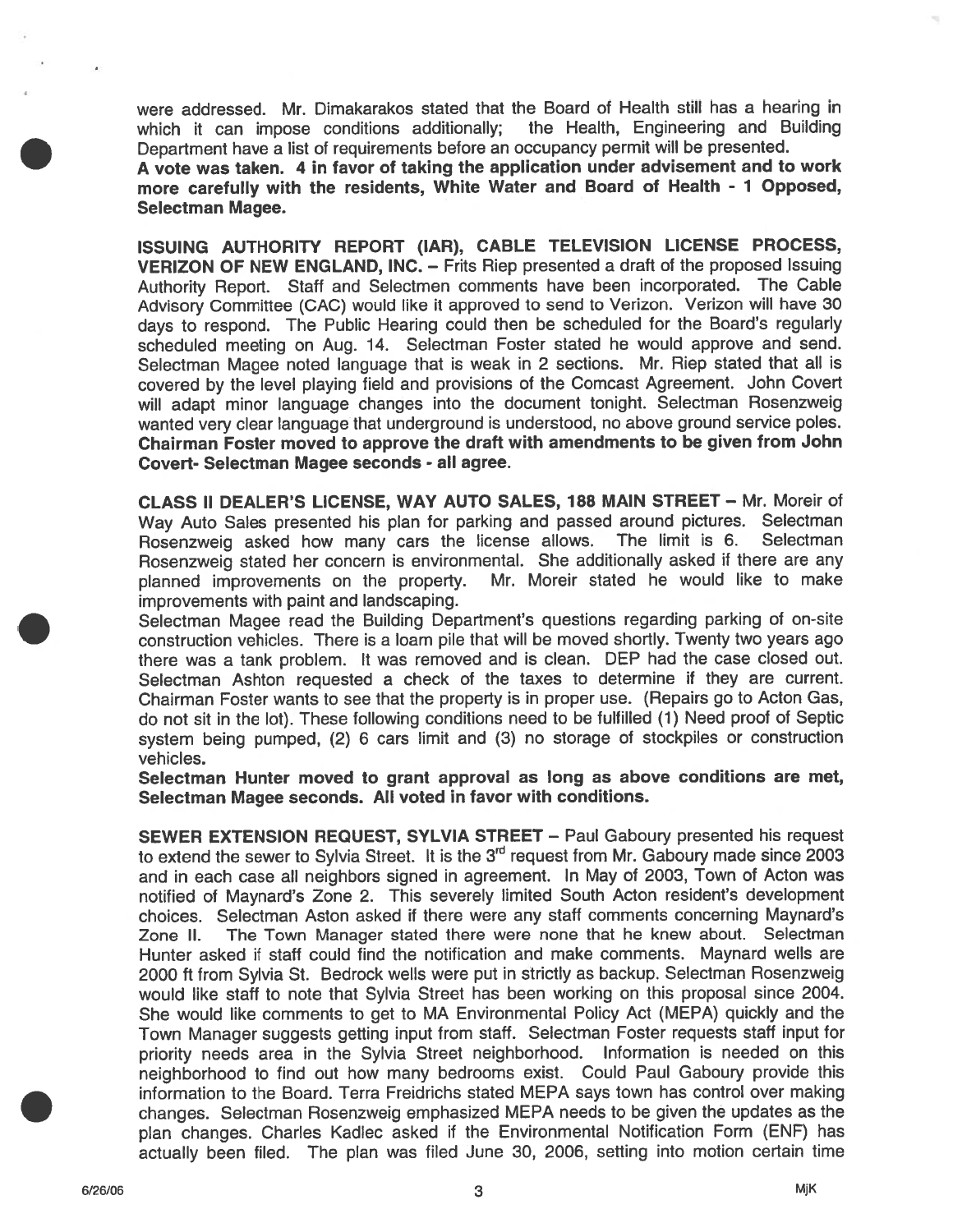frames. It allows 20 days for comments (due to the  $4<sup>th</sup>$  of July holiday the comment period actually won't start until July 10) and 10 additional days for <sup>a</sup> decision if an Environmental Impact Report will be needed or certification issued. Health Department needs to be par<sup>t</sup> of discussion of pos<sup>t</sup> card mailing and information session prior to the July 11 public comment session. Allen Nitschelm is confused about the process, who should make comments. Beth Petr would like <sup>a</sup> mailing (pre pos<sup>t</sup> card notification) to offer an educational session about the public comment period. MEPA insist on pos<sup>t</sup> card for the legal comment period. Chairman Foster stated the Town of Acton has to take initiative to inform and educate people about the public comment period. Citizens say they are paying, so funding is not an issue. Homes are in protected area. (Who was responsible for not seeing the letter from 2003 from Maynard? Maynard's Zone II was not known when Comprehensive Water Resource Management Plan (CWRMP) was done. Selectman Magee urged not to take the plan back and stop the process.

EXCHANGE HALL REDEVELOPMENT PLAN UPDATE — Glen Berger introduced Wayne Belec as project manager and stated that currently plans are stopped. There are 3 existing buildings and 2 entries into the lot (School St. and Main St.) Mr. Belec discussed the existing vegetation. He has made <sup>a</sup> reques<sup>t</sup> to Historic District Commission (HDC) to remove 1 building, 127 Main St. in the back. The plans call for <sup>a</sup> restaurant on 2 floors, (183 seats) with  $3^{r\bar{d}}$  floor and  $4^{th}$  floor function rooms. Offices will be located in the second building. Overflow will necessitate valet parking after 6:00 P.M. at commuter lot. Testing on property for ground water is being done next week. Chairman Foster is very pleased to see that work plans are being developed and reviewed with the town staff. The selectmen are happy to see renovation plans for this historic property. There were general questions about the property, many of which can be better answered after the July  $5<sup>th</sup>$  hearing with the Historic District Commission (HDC). The developer would like to make an arrangemen<sup>t</sup> with the town for parking at the Commuter Lot after 6:00 P.M. The Town has current plans to construct an additional lot near Exchange Hall. The selectmen were encouraged by the progress of the plan and asked how viable the completion of this plan. Mr. Berger stated there is an interested person who wants to see leases and requirements from the town. Selectman Ashton addressed traffic concerns, the existing curb is an issue and <sup>a</sup> Commuting Study should not have been done on <sup>a</sup> busy Friday. The Town Manager stated staff will be ready to negotiate the lease. Chairman Foster believes the building can be <sup>a</sup> gem in Acton. The HDC had representation at the meeting and is concerned with demolition and changes in materials. They wanted to make clear the process-Public Hearing 3 week lag time and 2 week newspaper notice, then <sup>a</sup> site plan is obtained, followed by <sup>a</sup> special permit. Engineering department will also meet with the developer. Selectman Ashton was assigned to be the site plan representative from the board.

# SELECTMEN'S BUSINESS

FY07 REAPPOINTMENT LIST — Chairman Foster called for <sup>a</sup> temporary measure to allow the Board members to verify with their committees necessary reappointments. The reappointment list will appear back on the July 24<sup>th</sup> Agenda. Chairman Foster stated the Board will not now act on new volunteers.

Selectman Hunter moved to approve <sup>a</sup> one month extension for all current board and committee members and Selectman Ashton seconded, all agreed.

BOARD OF SELECTMEN COMMITTEE ASSIGNMENTS AND GOALS DISCUSSION — Selectman Foster assigned Board Members to Committees. See attached. The board reviewed the goals for FY 08.

FY06 YEAR-END BUDGET REPORT — Because of careful budget planning through out the year, the Town Manager anticipated approximately \$220K for FY 2006 and recommended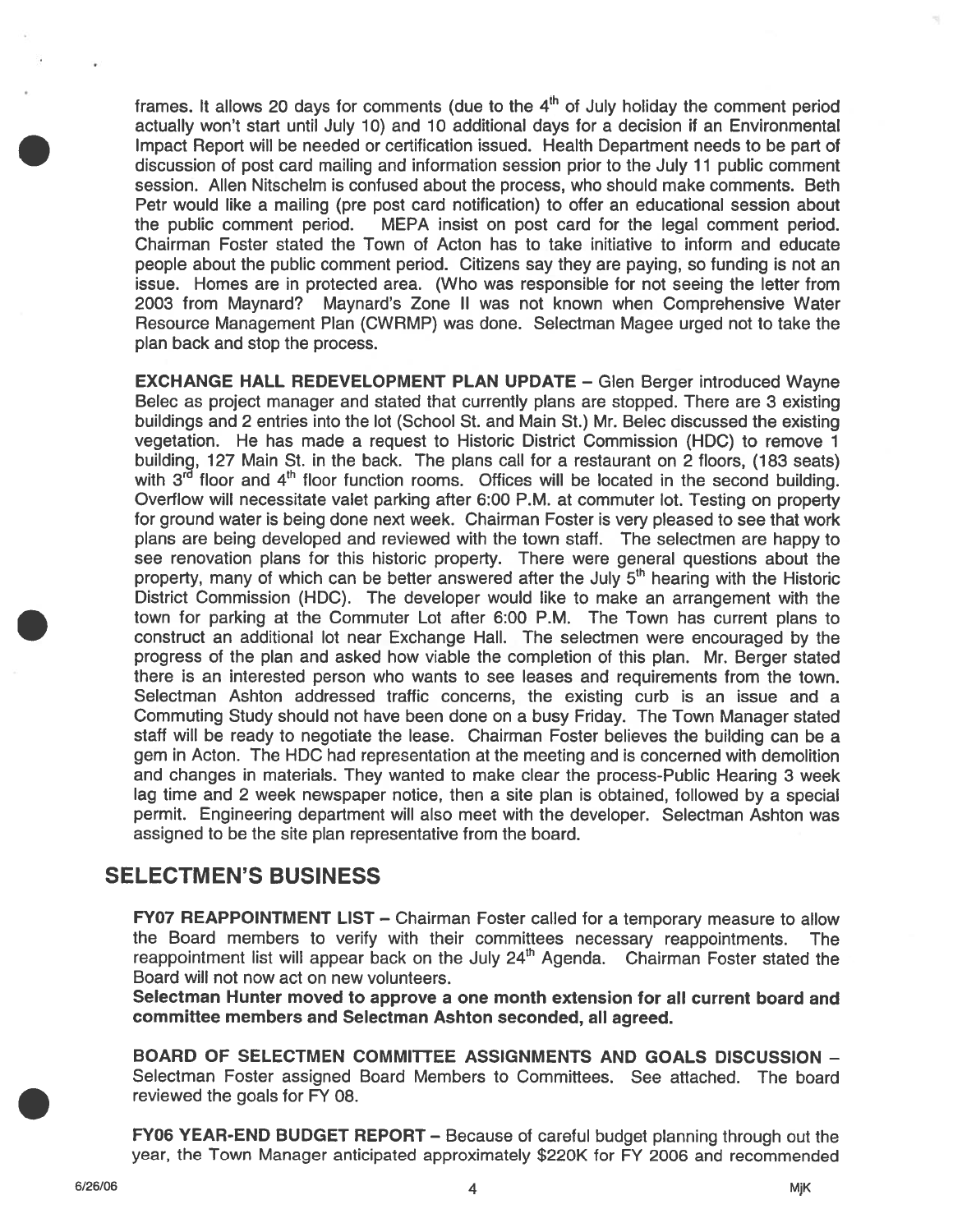the Board applies it toward selected items from the Town's capital plan. Selectman Ashton suggested to replenish the Senior Work Program fund with 30K. Selectman Foster selected necessary items from the top of the list of items not able to be funded earlier this year. (A 1 ton truck-\$140K, truck 100-\$30.K and <sup>a</sup> car 31 deputy car)

Selectman Hunter moved to approve the spending Selectman Ashton seconded. All in favor and the motion passes.

AUTHORIZATION TO PROCEED, SEWER EXTENSION PROJECT, POWDERMILL PLAZA-

Selectman Magee moves to accep<sup>t</sup> <sup>a</sup> check in the amount of \$572,357.00 to extend the sewers at Powder Mill Plaza. Selectman Hunter seconds. All in favor and motion passes.

TRAFFIC SAFETY CONCERNS, SCHOOL STREET/CHADWICK STREET — This item will be pu<sup>t</sup> on the July agenda as <sup>a</sup> study prepared by the Chief of Police will need to be completed before discussions begin.

FEE WAIVER REQUEST, SENIOR RESIDENCE SPECIAL PERMIT, WOODLANDS AT LAUREL HILL – The Town Manager spoke in favor of saving the seniors \$13, 512.00 on the permit fee.

All selectmen were in favor and the reques<sup>t</sup> was approved.

LOCAL INITIATIVE PROJECT (LIP) REGULATORY AGREEMENT, MONITORING AGREEMENT AND APPLICATION FOR APPROVAL OF UNITS, ELLSWORTH VILLAGE — 3 units, 10 ¾ of the total development of age restricted units. This is the first approval of the age restricted developments in Acton as Local Initiative Project (LIP) units.

The Selectmen approved the Regulatory Agreement, the Monitoring Services Agreement and the Affordable Housing Deed Rider. Selectman Ashton moved to approve. Selectman Hunter seconded. Approval was unanimous.

SENIOR WORK PROGRAM – Selectman Ashton stated that the program 7 years old. It is <sup>a</sup> popular program.

Motion moved to continue funding the program. All were in favor. Motion passed.

## OTHER BUSINESS

Selectman Rosenzweig - Design Guidelines Committee repor<sup>t</sup> is ready to go before the Board.

Selectman Magee — The Governor vetoed the insurance for the Rail Trail. Andy recommended continuing to move forward on 25% designed plan.

Chairman Foster -Testified at the NESWC hearing with Senators Resor and Eldridge.

Selectman Hunter - Reiterated the lack of IT resources. Need to ge<sup>t</sup> IT resolved.

Selectman Ashton - Has <sup>a</sup> draft of the manager's review. It will be presented to the Board at the July meeting.

Selectman Ashton and Magee - Will review the final LIP for the Davis Place hearing.

The Town Manager had the Woodlands at Laurel Hill Memorandum Notice of Agreement. The Board did approve.

## CONSENT AGENDA

All items 76-23 Chairman Foster moved to pass, Selectman Hunter seconded, move to pass was unanimous.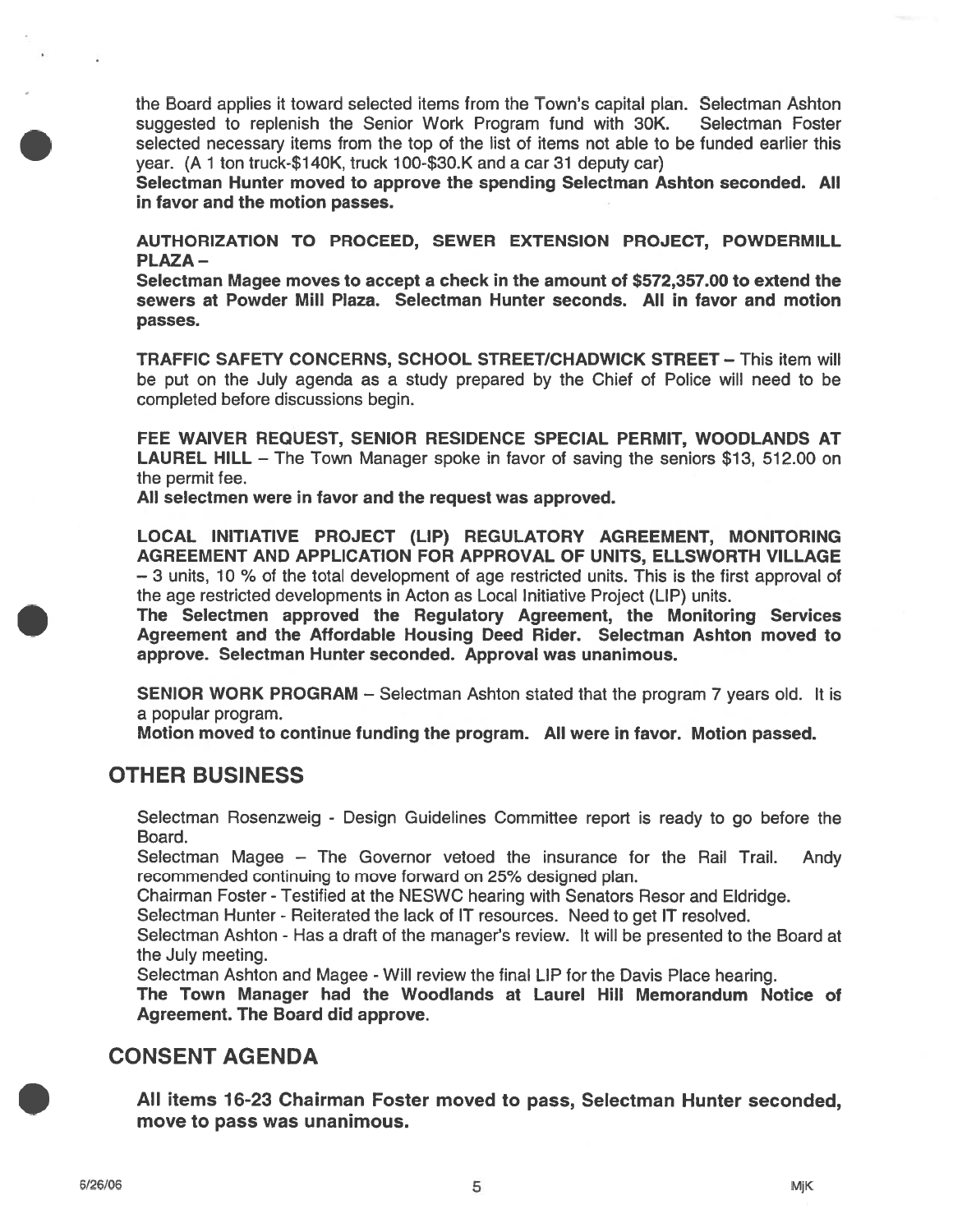- 16. DRAFT BOARD OF SELECTMEN'S MINUTES for June 12, 2006 were approved.
- 17. 2006 RECERTIFICATION, "NO PLACE FOR HATE" COMMUNITY, Anti-defamation League League for the Town of Acton
- 18. CONFIDENTIAL REQUEST FOR FEE ASSISTANCE, for NARA Park summer program
- 19. ONE DAY LIQUOR LICENSE reques<sup>t</sup> from Jennifer White, at NARA Park,
- 20. ACCEPT GIFT, CITIZENS' LIBRARY AUXILIARY of <sup>a</sup> Library Membership to Fruitlands Museum (valued at \$85.00) from the Citizens' Library Auxiliary, to be used by the Citizens' Library,
- 21. ACCEPT GIFT, ACTON GARDEN CLUB in the amount of \$300.00 from the Acton Garden Club, to be used for tree planting at NARA Park,
- 22. ACCEPT GIFT, MATTHEW AND SUSAN MURPHY in the amount of \$50.00 from Matthew and Susan Murphy to be used for the Elm Street Lighting Project,
- 23. ACCEPT GIFT, DAVID HARRINGTON in the amount of \$125.00 from David Harrington for tree planting at NARA Park,

## Executive Session

Selectman Rosenzweig moved to go into executive session for the discussion of potential litigation. Roll was taken, all ayes. The Board adjourned into regular session only to adjourn the meeting.

# TOWN MANAGER'S REPORT

None.

### ADDITIONAL INFORMATION

Enclosed please find additional correspondence that is strictly informational and requires no Board action.

### FUTURE AGENDAS

To facilitate scheduling for interested parties, the following items are scheduled for discussion on future agendas. This IS NOT <sup>a</sup> complete Agenda.

July 24 October 16 & 30 August 14 November 13 & 27 September 11 & 25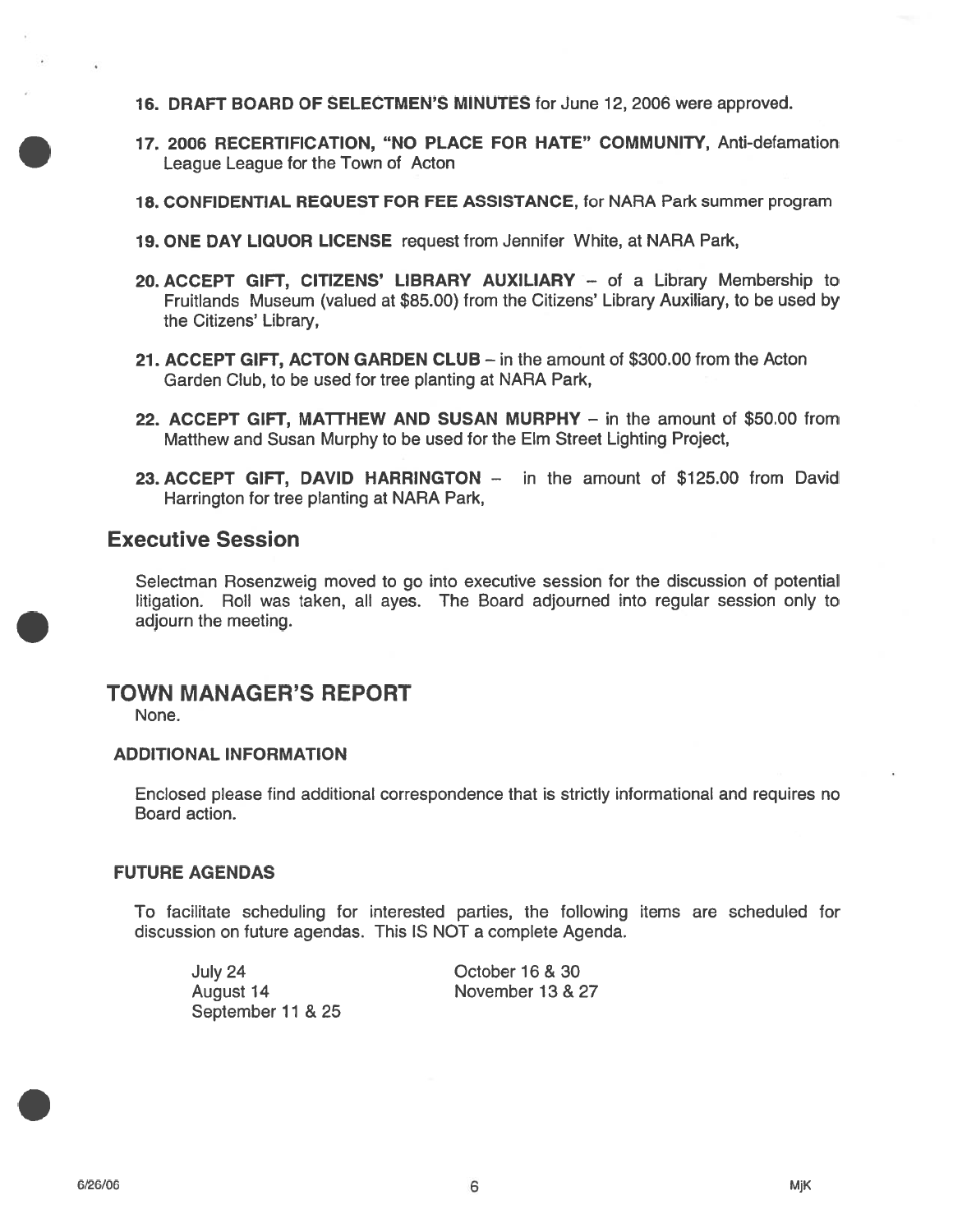## GOALS 2004-2005

- 1. Produce Morrison Farm Development Master Plan (Walter)
- 2. NARA Park: Fees

### GOALS carried forward

- 3. Policy Review/Improve Communication with Town Boards (ALL), Improving Inter-Board Communication (Walter)
- 4. ALG process be used for purpose of Budget Planning for FY08 (Walter/Andy)<br>5. Middlesex Pension Alternatives (Peter)
- Middlesex Pension Alternatives (Peter)
- 6. Capital Plan for Town Meeting-Reengineering repor<sup>t</sup> (Peter/Mullin)

Recording Secretary Y<br>Recording Secretary Y<br>Lauren Rosenzweig, Clerk

 $\mu$ 

 $3/12/07$ 

**Date**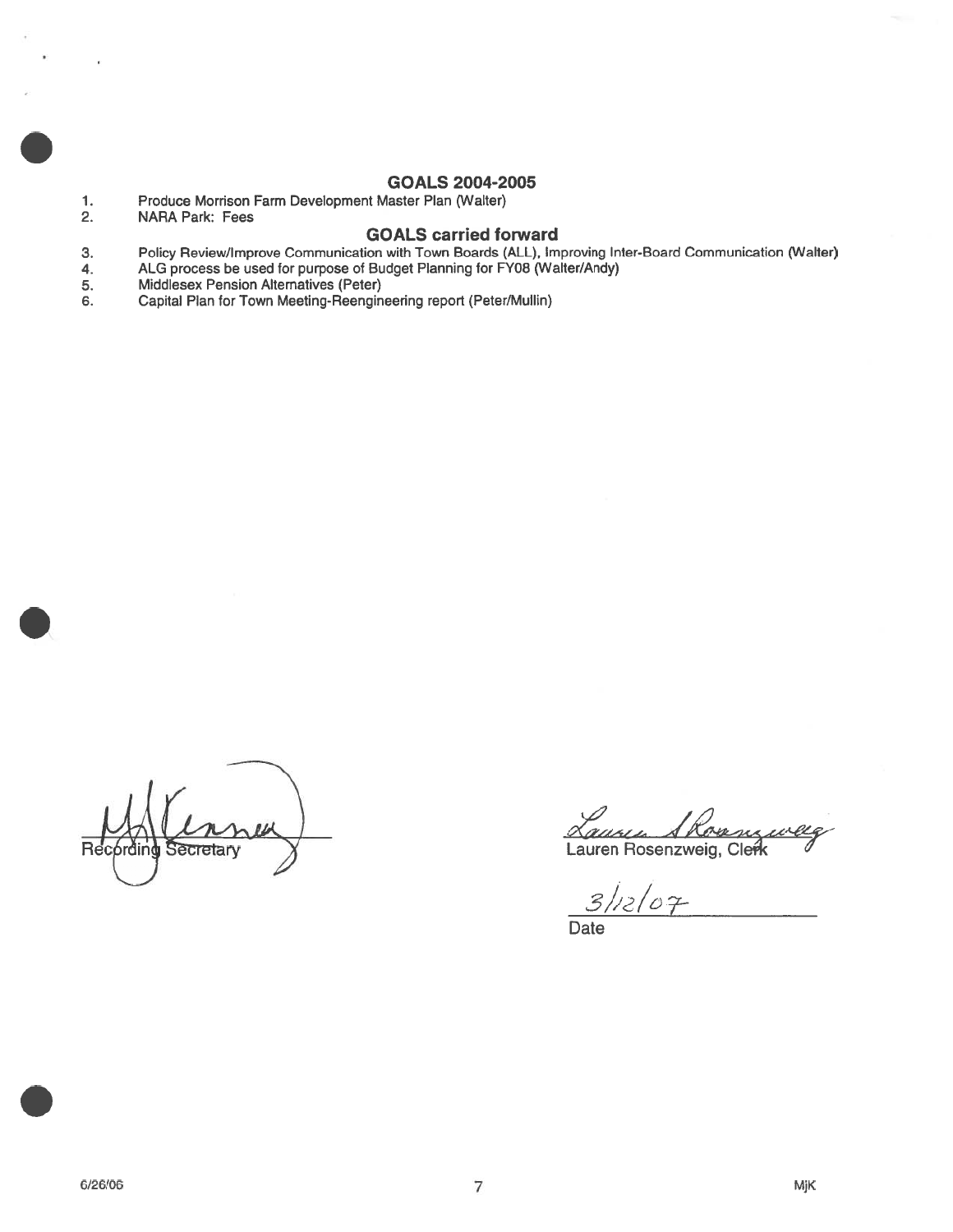# AGENDA BOARD OF SELECTMEN AND SEWER COMMISSIONERS' MEETING

# June 26, 2006

# Francis Faulkner Hearing Room Acton Town Hall 7:00 P.M.

- I CITIZENS' CONCERNS
- II SEWER COMMISSIONERS' BUSNESS

## Ill PUBLiC HEARINGS & APPOINTMENTS

- 7:02 OPERATIONAL MINUTE The Town Manager will give the Board a brief update on various topics.
- 1. 7:15 CHANGE OF MANAGER, NOT YOUR AVERAGE JOE'S, <sup>305</sup> MAIN STREET Enclosed <sup>p</sup>lease find materials in the subject regard, for Board consideration.
- 2. 7:30 SPECIAL PERMITISITE PLAN SPECIAL PERMIT # 11118198-366 PHASE II, ROBBINS BROOK SENIOR LIVING COMMUNITY, <sup>906</sup> MAIN STREET— Enclosed <sup>p</sup>lease find materials in the subject regard, for Board consideration.
- 3. 7:45 ISSUING AUTHORITY REPORT (IAR), CABLE TELEVISION LICENSE PROCESS, VERIZON OF NEW ENGLAND, tNC. — Enclosed <sup>p</sup>lease find materials in the subject regard, for Board consideration.
- 4. 8:00 CLASS II DEALER'S LICENSE, WAY AUTO SALES, <sup>188</sup> MAIN STREET Enclosed <sup>p</sup>lease find materials in the subject regard, for Board consideration.
- 5. 8:15 SEWER EXTENSION REQUEST, SYLVIA STREET Enclosed <sup>p</sup>lease find materials in the subject regard, for Board consideration.
- 6. 8:30 EXCHANGE HALL REDEVELOPMENT PLAN UPDATE Enclosed please find materials in the subject regard, for Board consideration.

# 1V SELECTMEN'S BUSINESS

- 7. FY07 REAPPOINTMENT LIST Enclosed <sup>p</sup>lease find materials in the subject regard, for Board consideration.
- 8. BOARD OF SELECTMEN COMMITTEE ASSIGNMENTS AND GOALS DISCUSSION — Enclosed <sup>p</sup>lease find materials in the subject regard, for Board consideration.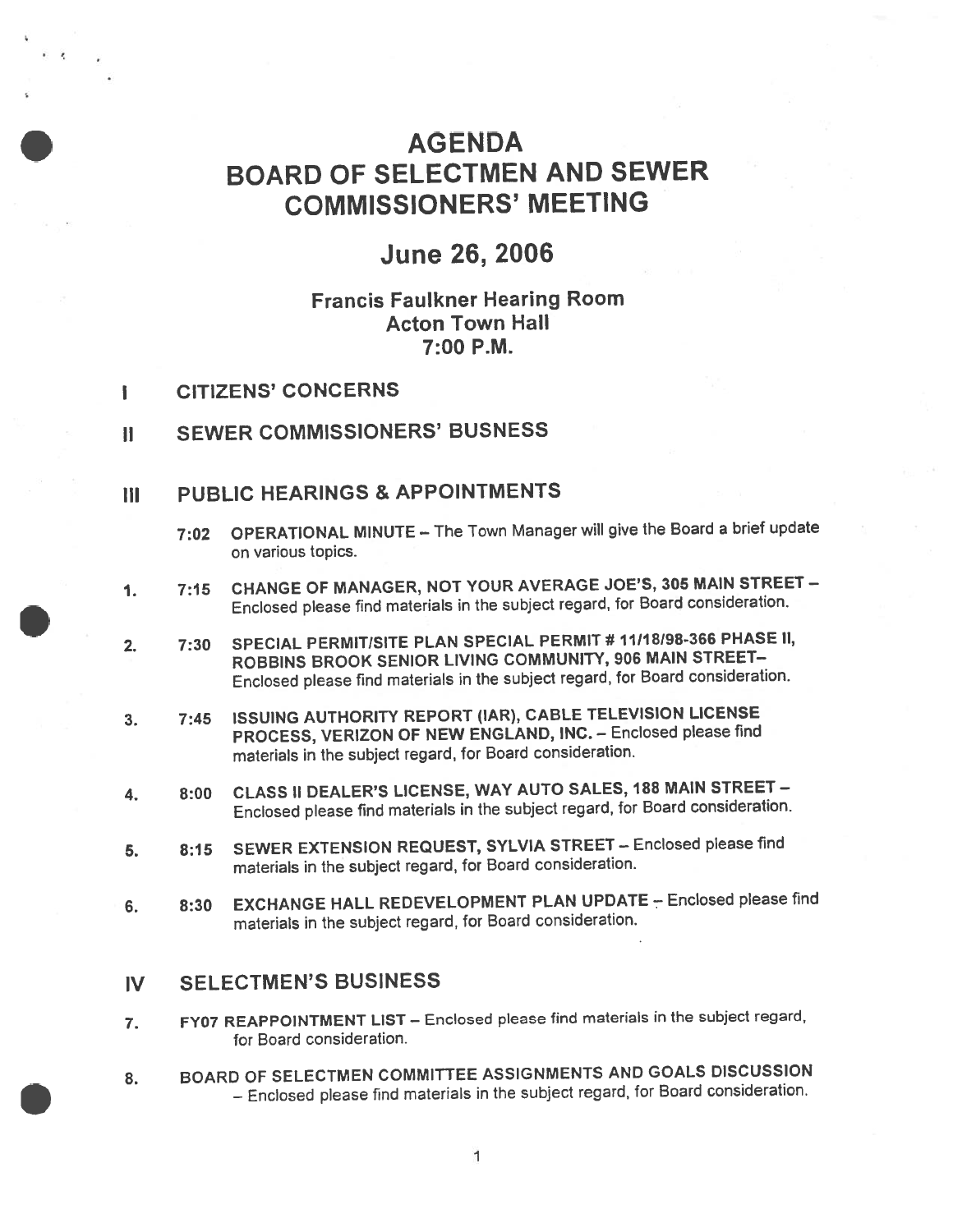- 9. FY06 YEAR-END BUDGET REPORT Enclosed <sup>p</sup>lease find materials in the subject regard, for Board consideration.
- 70. AUTHORIZATION TO PROCEED, SEWER EXTENSION PROJECT, POWDERMILL PLAZA — Enclosed <sup>p</sup>lease find materials in the subject regard, for Board consideration.
- 11. TRAFFIC SAFETY CONCERNS, SCHOOL STREET/CHADWICK STREET Enclosed <sup>p</sup>lease find materials in the subject regard, for Board consideration.
- 12. FEE WAIVER REQUEST, SENIOR RESIDENCE SPECIAL PERMIT, WOODLANDS AT LAUREL HILL — Enclosed <sup>p</sup>lease find materials in the subject regard, for Board consideration.
- 13. LOCAL INITIATIVE PROJECT (LIP) REGULATORY AGREEMENT, MONITORING AGREEMENT AND APPLICATION FOR APPROVAL OF UNITS, ELLSWORTH VILLAGE — Enclosed <sup>p</sup>lease find materials in the subject regard, for Board consideration.
- 14. SENIOR WORK PROGRAM Enclosed <sup>p</sup>lease find materials in the subject regard, for Board consideration.
- 15. OTHER BUSINESS

 $\epsilon$  is the set

### VI CONSENT AGENDA

- 16. ACCEPT MINUTES Enclosed <sup>p</sup>lease find Board of Selectmen's Minutes for June 12, 2006, for Board consideration
- 17. 2006 RECERTIFICATION, "NO PLACE FOR HATE" COMMUNITY, ANTI-DEFAMATION LEAGUE — Enclosed <sup>p</sup>lease find materials in the subject regard, for Board consideration.
- 18. CONFIDENTIAL REQUEST FOR FEE ASSISTANCE, NARA PARK SUMMER PROGRAM — Enclosed <sup>p</sup>lease find materials in the subject regard, for Board consideration.
- 19. ONE DAY LIQUOR LICENSE Enclosed <sup>p</sup>lease find <sup>a</sup> reques<sup>t</sup> from Jennifer White, for <sup>a</sup> One Day Liquor License at NARA Park, for Board consideration.
- 20. ACCEPT GIFT, CITIZENS' LIBRARY AUXILIARY Enclosed <sup>p</sup>lease find <sup>a</sup> <sup>g</sup>ift of <sup>a</sup> Library Membership to Fruitlands Museum (valued at \$85.00) from the Citizens' Library Auxiliary, to be used by the Citizens' Library, for Board consideration.
- 21. ACCEPT GIFT, ACTON GARDEN CLUB Enclosed <sup>p</sup>lease find <sup>a</sup> <sup>g</sup>ift in the amount of \$300.00 from the Acton Garden Club, to be used for tree <sup>p</sup>lanting at NARA Park, for Board consideration.
- 22. ACCEPT GIFT, MATTHEW AND SUSAN MURPHY Enclosed <sup>p</sup>lease find <sup>a</sup> <sup>g</sup>ift in the amount of \$50.00 from Matthew and Susan Murphy to be used for the Elm Street Lighting Project, for Board consideration